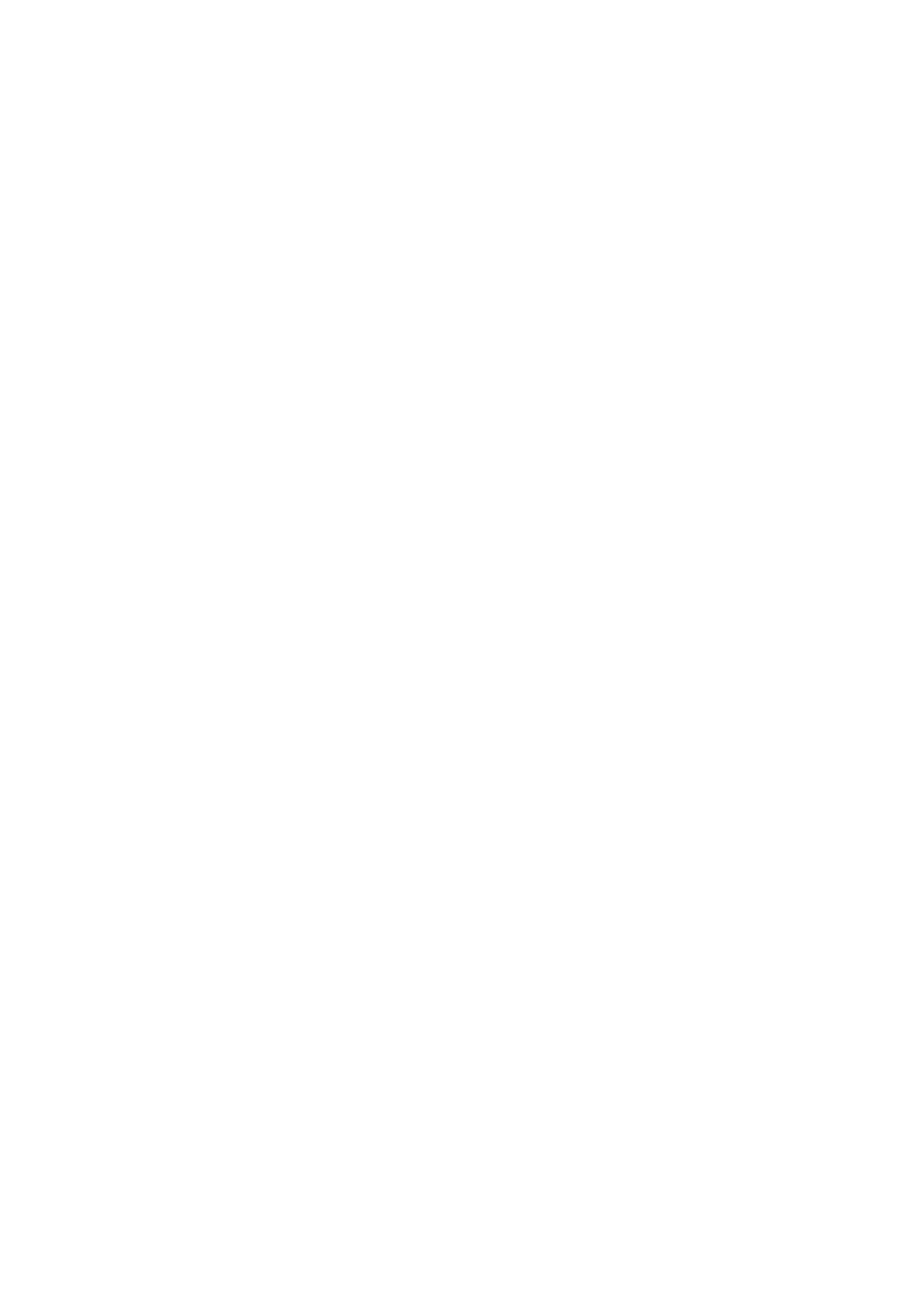# **Proposal by Canada, Israel, Japan, the Republic of Korea, the United Kingdom, the United States of America and the European Union and its member states for the WIPO Standing Committee on the Law of Trademarks, Industrial Designs and Geographical Indications Joint Recommendation:**

# **Industrial Design Protection for Designs for Graphical User Interfaces**

## **Update to the Proposal<sup>1</sup>**

The current version of the Joint Recommendation is substantially similar to the version in document SCT/43/10 Rev. However, updates have been made to incorporate comments from the discussion on the proposal held at the Forty-Third Session of the Standing Committee on the Law of Trademarks, Industrial Designs and Geographical Indications (WIPO SCT) and informal input from member states after the Forty-Third Session of the WIPO SCT.

### **I. Introduction**

Designs for Graphical User Interfaces (GUIs), including icon designs, represent a multibillion dollar global industry that has been built upon the rapid growth of the mobile device market. For example, icons are commonly associated with mobile device applications, or "apps", that are available via internet marketplaces. 2

Consumer design preferences regarding electronic interfaces often define commercial success and drive sales, and competitors are increasingly relying on design protection to gain a competitive edge in the marketplace. For SMEs effective design protection can be a critical component of their intellectual property strategy, which allow SMEs to shoulder into the "copy and paste" space of the e-commerce environment. Also, the creation of these mobile device applications is notably dispersed geographically, with the internet making physical location inconsequential in terms of feasibility to develop and commercialize mobile device applications. Stated more directly, the creators of these new designs are spread across the globe – an app designer can do business virtually any place a power outlet and a laptop can exist.

The recent technological evolution however, is not limited to interfaces and icons for smartphones, tablets or other computing devices. Each day we move closer to breakthroughs that will open up entire new sectors of technologies for which designers will likely desire and seek protection for their designs. GUIs are a critical component in the user experience of products ranging from home appliances and televisions to automobiles and fitness devices. Once futuristic technologies are on the verge of becoming mainstream: driverless cars, holographic projected keyboards, virtual reality displays and similar technologies enter the market each year. Each of these provides a platform for new designs for GUIs and other types of emerging designs.

<sup>&</sup>lt;sup>1</sup> This is the third version of the proposal considered at the WIPO SCT. The original proposal text can be found in SCT42/6 and that text was amended to further improve the document as reflected in SCT 43/10 Rev. and now again in the present document. <sup>2</sup> Examples of internet marketplaces where these apps are available include Amazon.com, Google Play and the Apple App Store (iTunes).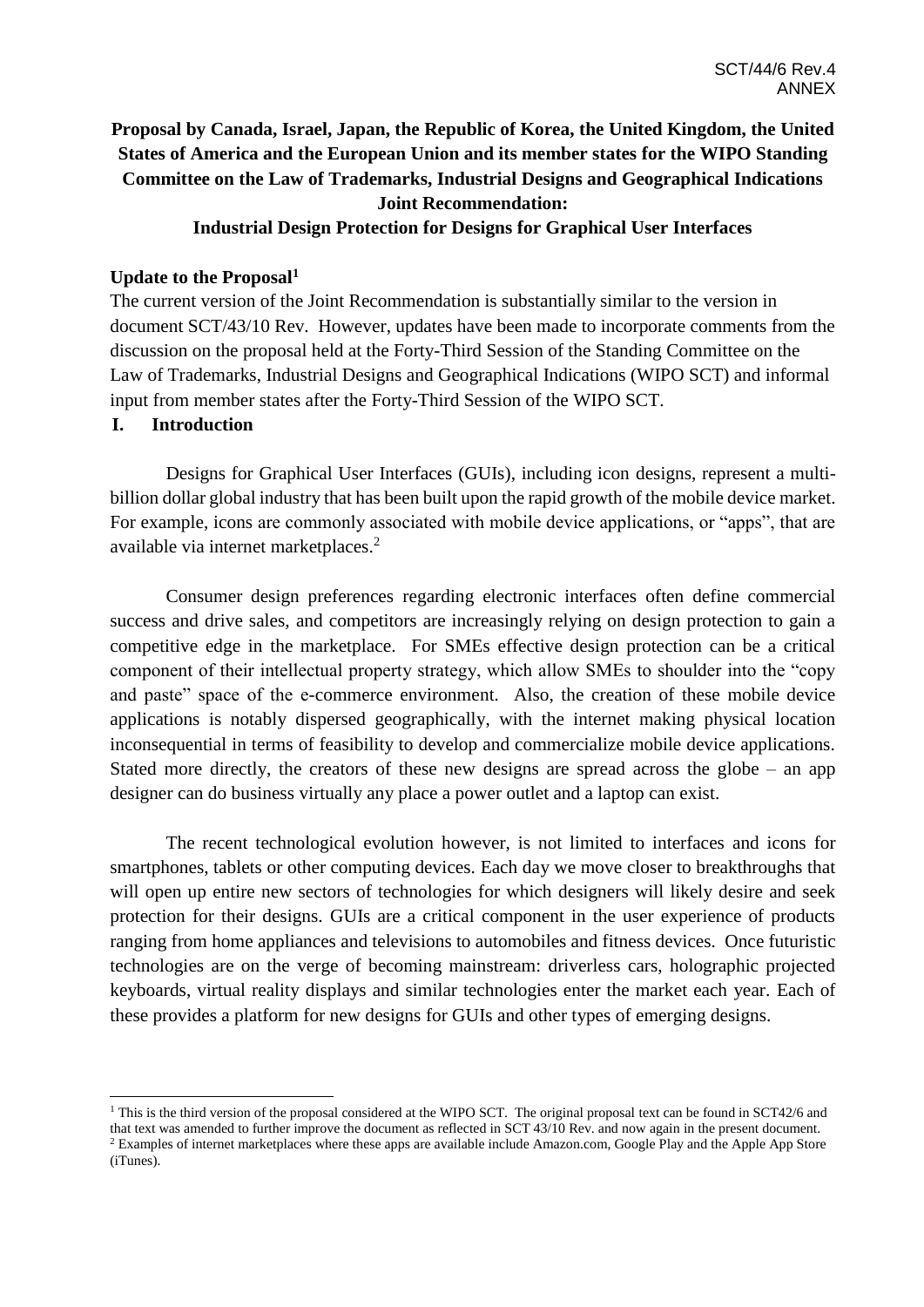It is notable that jurisdictions around the globe are recognizing the value and importance of these designs in new technologies by affording intellectual property protection. As demonstrated by the analysis presented in document SCT/37/2 REV, intellectual property protection for GUIs and icons is now mainstream, with most jurisdictions around the world granting industrial design registrations/patents for new GUI and icon designs. <sup>3</sup> However, the unique nature of these design innovations and the short time frame in which jurisdictions have been considering protections for these types of industrial designs can result in variations in the availability and protection provided internationally.

These differences in protection as well as formalities requirements increases the costs to designers in obtaining global protection for their designs, increases the risk of losing protection of the designs in global markets, and weakens motivations for further design creation. In some instances designers realize certain jurisdictions currently are not providing protection for designs in these new technology environments, perhaps because they have not been able to update their law or practice yet or are unsure of how best to update it.

The industrial design community, recognizing these gaps and the opportunity to get ahead of development in these emerging technologies, is actively engaged in this topic through a wide array of legal design expert organizations and conversations. Examples of organizations actively studying this topic include the American Intellectual Property Law Association (AIPLA), the International Association for the Protection of Intellectual Property (AIPPI)<sup>4</sup>, the International Federation of Intellectual Property Attorneys (FICPI), the Intellectual Property Owners Association (IPO), the International Chamber of Commerce  $(ICC)^5$ , the International Trademark Association (INTA), the Japan Patent Attorneys Association (JPAA), Association of European Trade Mark Owners (MARQUES), and others. Their active engagement in this initiative through their own publications, conferences, and resolutions, demonstrate a global drive for consistent and predictable protections of these vital designs for innovative technologies.

The analysis provided by the work and study of this committee over the last several years, such as in document SCT/37/2 REV, demonstrates that there are several areas now suitable for recommendations regarding successful practices, as jurisdictions are already implementing likeminded approaches to protection. <sup>6</sup>

 $\overline{a}$ 

<sup>4</sup> On October 17, 2017, AIPPI passed a resolution setting forth agreed recommendations on "Protection of graphical user interfaces" at its 2017 AIPPI World Congress – Sydney. [https://aippi.org/wp-content/uploads/2017/10/Resolution-on-Graphical](https://aippi.org/wp-content/uploads/2017/10/Resolution-on-Graphical-user-interfaces_English.pdf)[user-interfaces\\_English.pdf;](https://aippi.org/wp-content/uploads/2017/10/Resolution-on-Graphical-user-interfaces_English.pdf) *See also* AIPPI Summary Report – 2017 – Study Question – General, Protection of graphical user interfaces http://aippi.org/wp-content/uploads/2017/08/SummarReport\_General\_GUIs\_15August2017\_final.pdf <sup>5</sup> See Design Protection for Graphical User Interfaces [https://iccwbo.org/publication/design-protection-graphical-user-interfaces](https://iccwbo.org/publication/design-protection-graphical-user-interfaces-guis/)[guis/](https://iccwbo.org/publication/design-protection-graphical-user-interfaces-guis/)

<sup>&</sup>lt;sup>3</sup> Almost all jurisdictions (over 95% or 63 of 66 jurisdictions) that responded to the questionnaire indicated that protection was available for GUI and for icon designs. See SCT 37/2 Rev.

<sup>6</sup> Summary of the WIPO SCT's consideration of the topic of graphical user interface (GUI) and icon designs and documentation identifying the coalescence of views and experiences.

<sup>1.</sup> At the thirty-fifth session of the Standing Committee on the Law of Trademarks, Industrial Designs and Geographical Indications (SCT), held in Geneva from April 25 to 27, 2016, the Chair requested the Secretariat to prepare a questionnaire, based on the proposal made by the Delegations of Israel, Japan and the United States of America, entitled "Industrial Design and Emerging Technologies: Similarities and Differences in the Protection of New Technological Designs" (document SCT/35/6). Accordingly, the Secretariat prepared and addressed to all Member States of the World Intellectual Property Organization (WIPO) the Questionnaire on Graphical User Interface (GUI), Icon and Typeface/Type Font Designs (hereinafter "the questionnaire").

<sup>2.</sup> At the thirty-sixth session of the SCT, held in Geneva from October 17 to 19, 2016, the Secretariat presented a Compilation of the Replies to the Questionnaire on Graphical User Interface (GUI), Icon and Typeface/Type Font Designs (document SCT/36/2).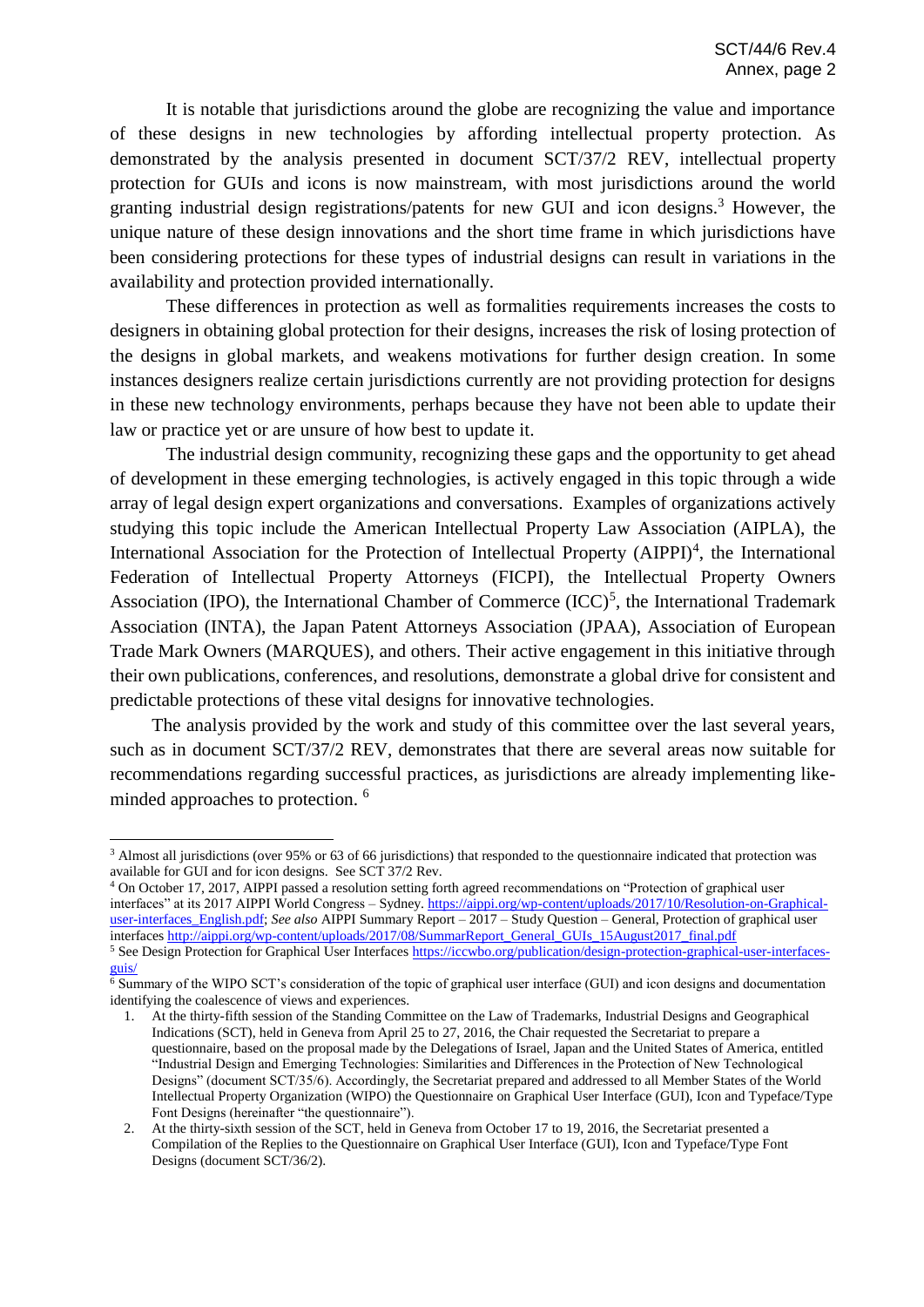Building on these common themes, on existing regional and national experiences and utilizing the resident technical and legal expertise on industrial design and these new technological designs, the WIPO SCT is well-poised to establish recommendations for the protection of designs for a GUI. Further identification and support for proven practice will aid interested jurisdictions in providing protection for designs in new technologies, fostering the conditions for new and creative design and supporting designers across the globe working to develop this rapidly evolving designs field.

We invite Standing Committee Members and Observers to share comments and consider the draft proposed joint recommendation on industrial design protection of graphical user interface designs.

## **II. Draft Recommendations**

 $\overline{a}$ 

The text of an initial draft joint recommendation follows for consideration by the WIPO Standing Committee on the Law of Trademarks, Industrial Designs, and Geographical Indications.

<sup>3.</sup> At the thirty-seventh session of the SCT, held in Geneva from March 27 to 30, 2017, the Secretariat presented document SCT/37/2, analyzing the returns to the questionnaire based on the replies provided by Member States and intergovernmental organizations (IGOs), and taking into account the comments and observations submitted by NGOs. Additionally, the Chair requested the Secretariat to organize an information session addressing (i) the practices of offices and (ii) experience of users, with regard to graphical user interface (GUI), icon and typeface/type font designs.

<sup>4.</sup> The Information Session on Graphical User Interface (GUI), Icon, and Typeface/Type Font Designs was held at the thirty-eighth session of the SCT, in Geneva from October 30 to November 2, 2017. Representatives from government organizations presented on Office practices regarding GUIs, icons, typeface/type fonts and Users detailed experiences with GUIs, icons, typeface/type font designs.

<sup>5.</sup> At the conclusion of the thirty-eighth session, the Chair requested the Secretariat to invite Member States and accredited NGOs to propose aspects of Graphical User Interface (GUI), icon, typeface/type font designs on which further work would be desirable.

<sup>6.</sup> At the thirty-ninth session, after an exchange of views, the Committee decided further work was desirable on certain existing issues identified in documents SCT/39/2 and SCT/39/3, in particular on proposals 1, 3, 9 and 10 in document SCT/39/3, while issues related to novel technological designs could be undertaken in a subsequent phase. The Secretariat was instructed to invite, and did so invite, Members, Intergovernmental Intellectual Property Organizations with observer status and accredited Non-Governmental Organizations (NGOs) to submit further inputs, including detailed questions which they would like to see answered, concerning (1) the requirement for a link between GUIs, Icons, Typeface/Type Font Designs and the article or product and (2) the methods allowed by offices for the representation of animated designs. The Secretariat prepared a draft questionnaire on the basis of the received inputs and questions, for consideration of the SCT at the fortieth session.

<sup>7.</sup> At the fortieth session, the Committee consider SCT/40/2 and SCT/40/2 Rev., Graphical User Interface (GUI), Icon, Typeface/Type Font Designs: Draft Questionnaire. The Secretariat was instructed to circulate the questionnaire as contained in SCT/40/2 Rev. to members and the Intergovernmental Intellectual Property Organizations with observer status. The Secretariat was also instructed to compile returns for the questionnaire to be considered at the forty-first session of the SCT.

<sup>8.</sup> At the forty-first session, the Committee considered document SCT/41/2 Prov. (Compilation of the Returns to the Questionnaire on Graphical User Interface (GUI), Icon and Typeface/Typefont Designs) and agreed to keep the document open until July 31, 2019 for contributions by delegations. SCT members were invited to present proposals for future work.

<sup>9.</sup> At the forty-second session, the Committee further considered SCT/41/2 (Compilation of the Returns to the Questionnaire on Graphical User Interface (GUI), Icon and Typeface/Typefont Designs) and requested the Secretariat keep the document open for further replies until January 10, 2020, and to prepare a document analyzing all replies at the forty-third session.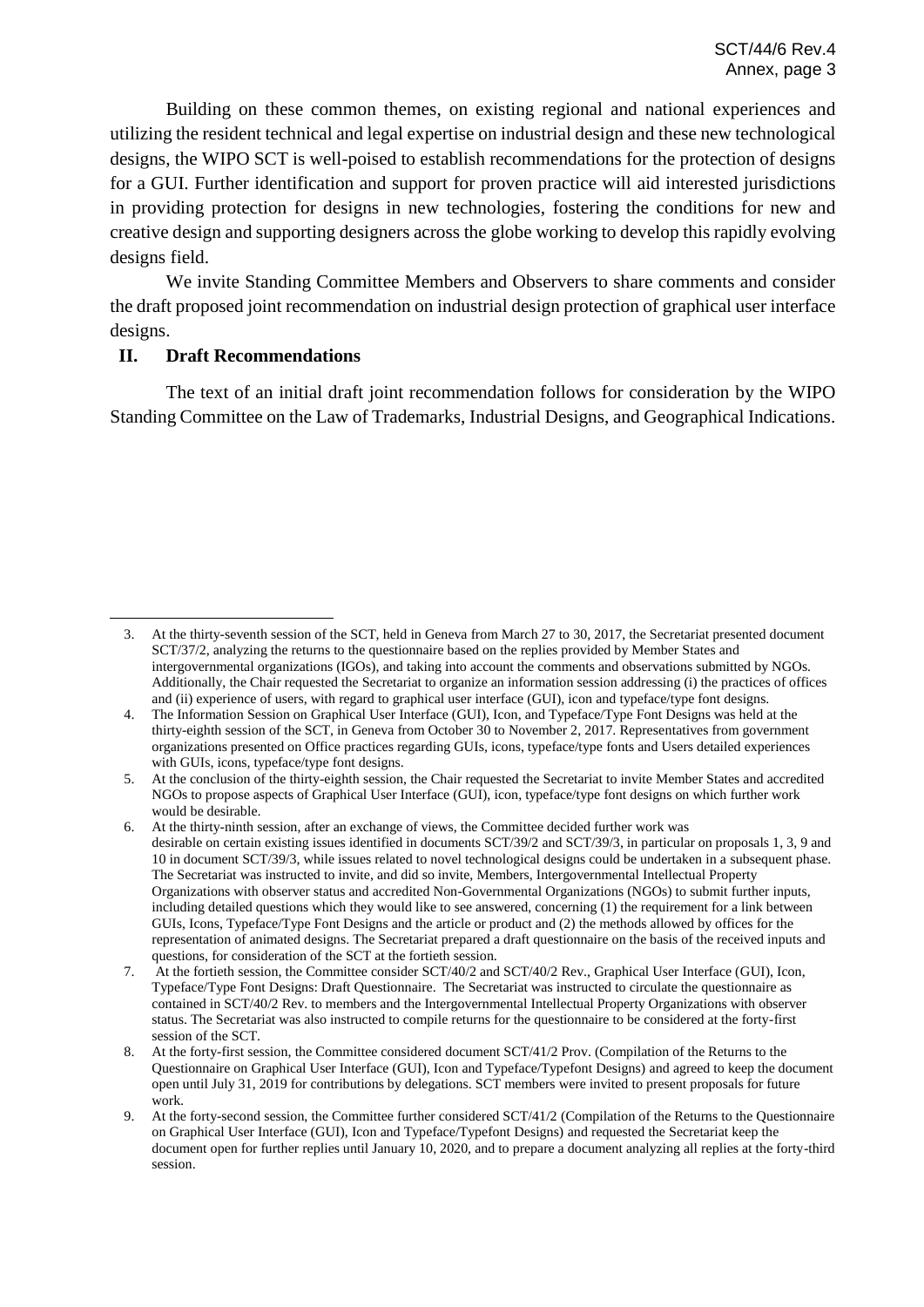#### **TABLE OF CONTENTS**

*Joint Recommendation*

*Preamble* 

## **Part I: General**

*Abbreviated Expressions*

#### **Part II: Protection as an Industrial Design**

*Recommendation 1*: Designs for a GUI Protected as Industrial Designs

*Recommendation 2*: Industrial Design Protection is Independent of Operational/Temporal **Limitations** 

#### **Part III: Application for a Registered Industrial Design Right**

*Recommendation 3*: Applicant Discretion with Regard to Representations; Format of Representations

*Recommendation 4*: Entire Product Need Not Be Claimed; Protection in Multiple Screen Display Environments

*Recommendation 5*: Enabling Accurate and Effective Registration of a Design for a GUI *Recommendation 6:* Description of Visual Features of a Design for a GUI

*Recommendation 7:* Electronic Filing and Electronic Database of Registered Designs for a GUI

## **Part IV: Examination of the Application**

*Recommendation 8*: Formal and Substantive Examination of Designs for a GUI

*Recommendation 9*: Electronic Priority Document Exchange

# **Part V: Scope and Duration of Protection**

*Recommendation 10*: Rights Granted as Industrial Designs

*Recommendation 11*: Infringement

*Recommendation 12*: Duration of Protection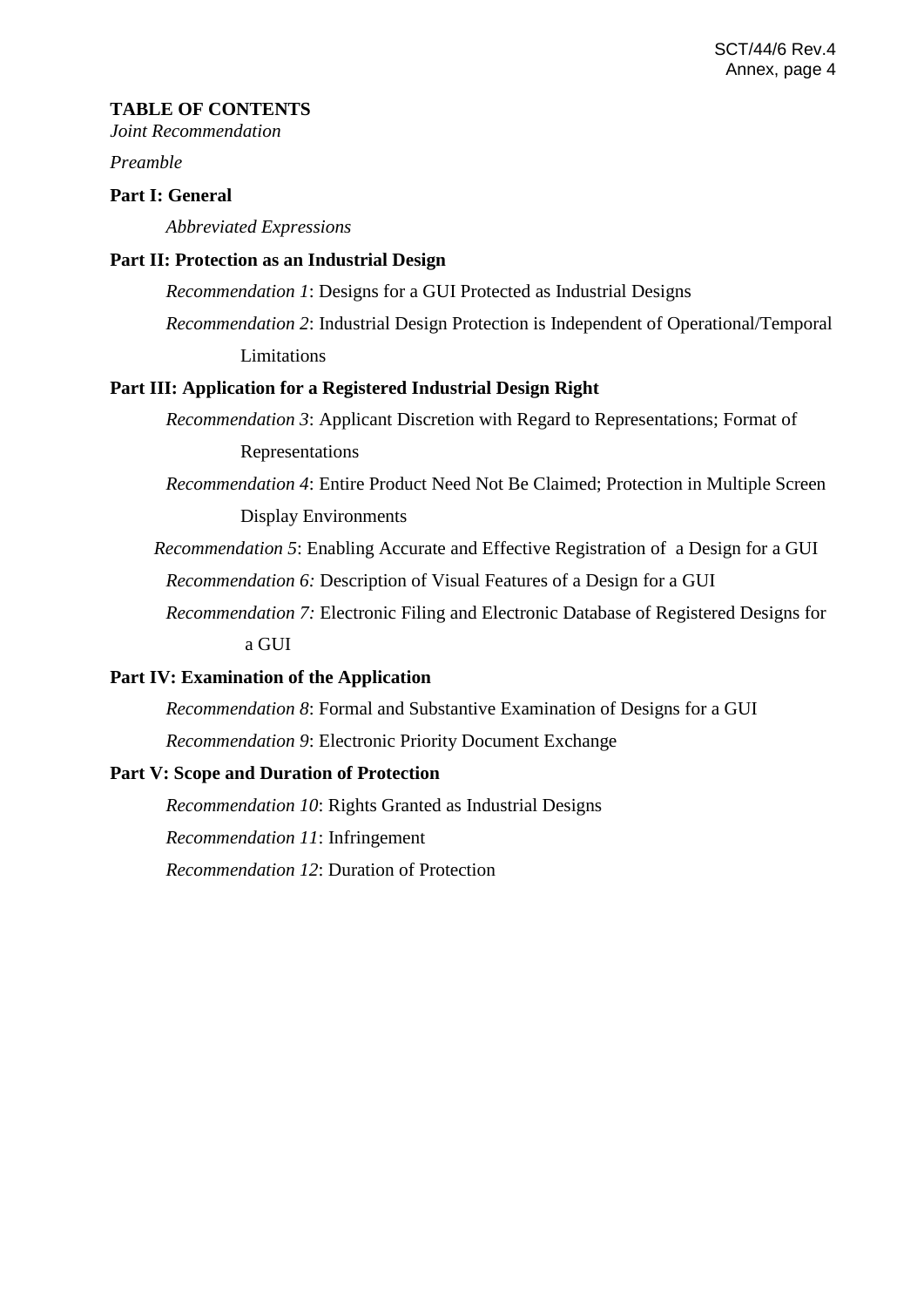# **Joint Recommendation**

*Preamble*

*Recognizing* the rapid development of technology and the Internet and the similarly rapid development of environments and platforms enabling the creation of new industrial designs;

*Recognizing* the benefits to creators resulting from development of common principles so as to provide for a simplified and reliable framework to protect industrial designs implemented in newly developed technologies;

The following recommendations are intended to facilitate the protection of designs for a graphical user interface (GUI) and to be considered when developing, amending and/or implementing legal, regulatory, and/or practice frameworks concerning the acquisition, maintenance and enforcement of registered industrial design rights for GUIs.<sup>1</sup>

## **GENERAL**

### *Abbreviated Expressions*

For the purposes of these Provisions<sup>2</sup>:

(i) "Graphical User Interface (GUI)" broadly refers to any visual interface which allows users to interact with electronic devices through electronic/digital elements;<sup>3</sup>

(ii) "Member State" means a State member of the Paris Union for the Protection of Industrial Property and/or the World Intellectual Property Organization;

(iii) "Hague Agreement" is *The Geneva Act of the Hague Agreement Concerning the International Registration of Industrial Designs*;

(iv) "Paris Convention" is the *Paris Convention for the Protection of Industrial Property.*

# **PROTECTION AS AN INDUSTRIAL DESIGN**

*Recommendation 1 Designs for a GUI Protected as Industrial Designs<sup>4</sup>*

It is recommended that Member States provide industrial design protection in relation to new or original designs for a graphical user interface (GUI).

## *Recommendation 2*

*Industrial Design Protection is Independent of Operational/Temporal Limitations<sup>5</sup>*

It is recommended that a design for a GUI be afforded industrial design protection in a Member State without consideration or limitation to the operating status of the underlying electronic device, the amount of time the design is visually available, or how the GUI was installed on a product.<sup>6</sup>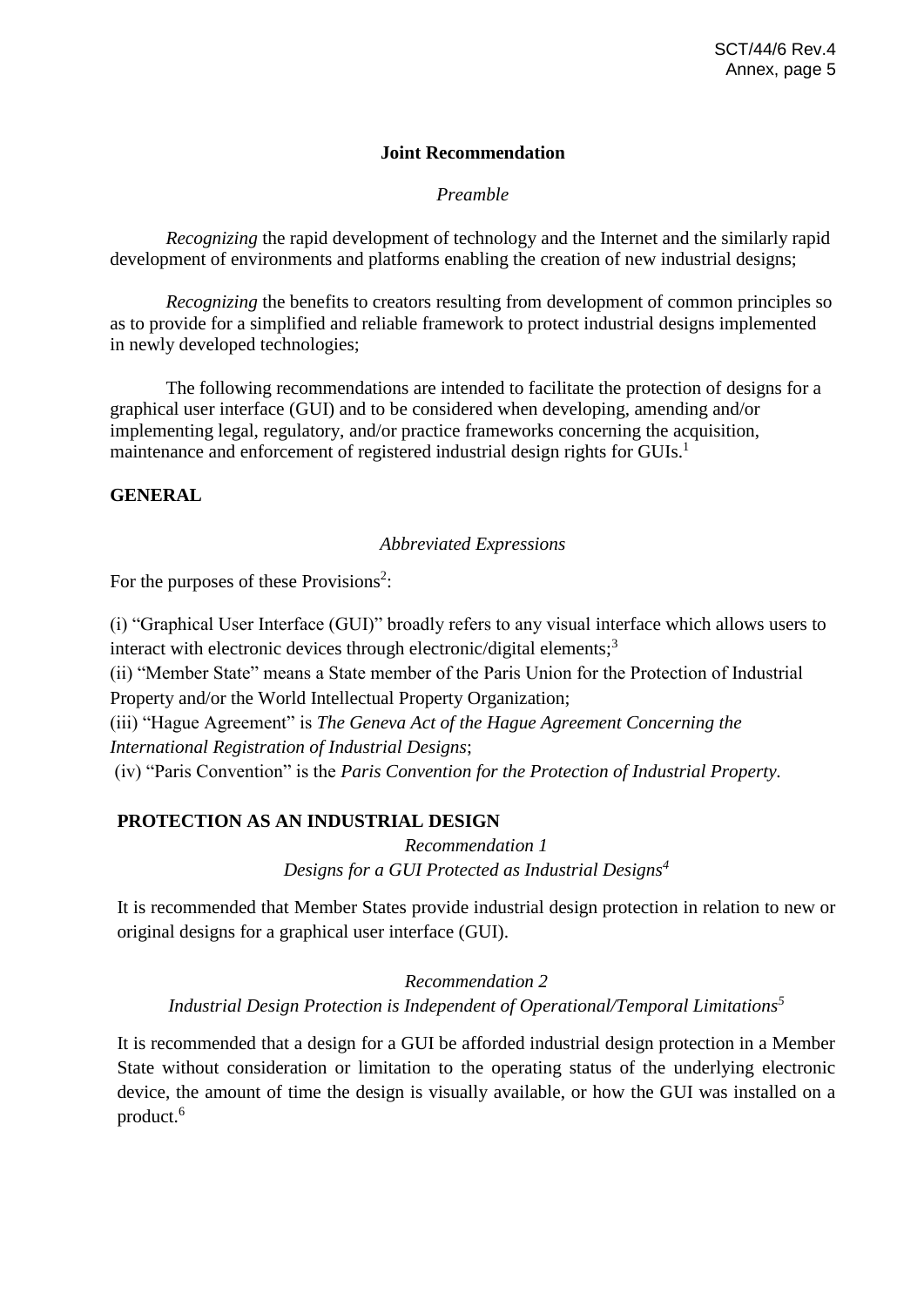## **APPLICATION FOR INDUSTRIAL DESIGN PROTECTION**

#### *Recommendation 3*

## *Applicant discretion with regard to representations; Format of representation<sup>7</sup>*

Provided the representation in an application sufficiently discloses the industrial design claimed, it is recommended that a Member State permit a design for a GUI to be represented using both photographs and other graphic representations,<sup>8</sup> in black and white or in color. A Member State may require that a design for a GUI be represented using a single format of representation in a given application in order to satisfy requirements for complete and consistent disclosure of the appearance of the design for a GUI.<sup>9</sup>

### *Recommendation 4*

*Entire Product Need Not Be Claimed; Protection in Varied Screen Display Environments <sup>10</sup> <sup>11</sup>*

It is recommended that Member States not require as a prerequisite an industrial design application for a design for a GUI to claim an entire underlying or separately saleable product. It is also recommended Member States ensure protection is available for a design for a GUI against use of the design in varied screen display environments without requiring the applicant to file an application for the same design in each environment.

# *Recommendation 5 Enabling Accurate and Effective Registration of a Design for a GUI<sup>12</sup>*

It is recommended that Member States provide procedures for filing industrial design applications that facilitate effective and accurate registration of a design for a GUI, including the filing of an application for a design for a GUI that possesses transitional or moving image features or that include a sequence of images visually related and numbered to give a clear idea of the progression.

# *Recommendation 6 Description of Visual Features of a design for a GUI<sup>13</sup>*

Without prejudice to recommendation 5, Member States may require the visual representation of the design be accompanied by descriptive text relating to the visual representation of the design.

### *Recommendation 7*

### *Electronic Filing and Electronic Database of Registered Designs for a GUI<sup>14</sup>*

It is recommended that Member States provide for electronic filing of a design application for a design for a GUI and shall ensure registered design rights granted from their jurisdiction for these design applications are stored in a publicly accessible electronic database.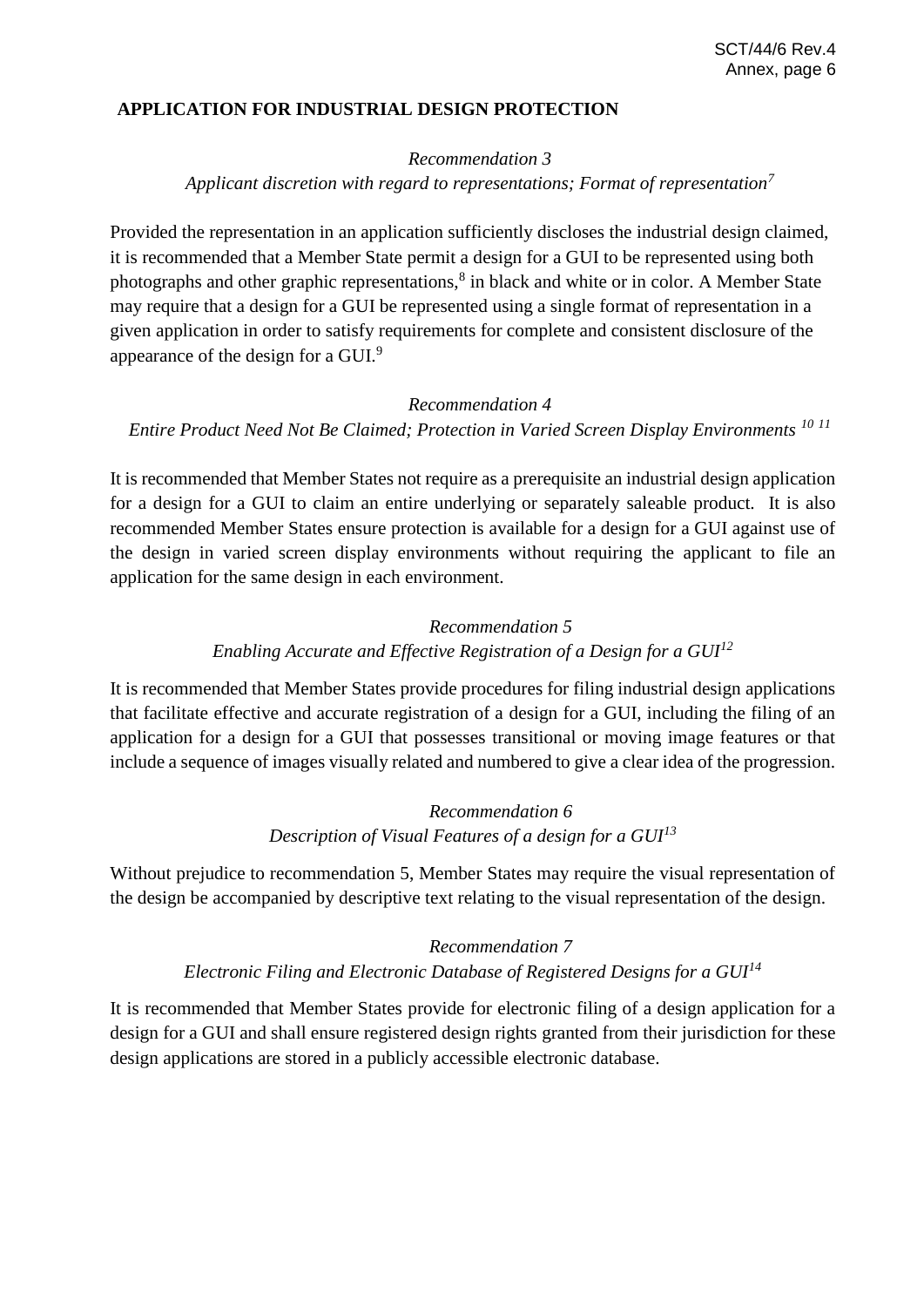# **EXAMINATION OF THE APPLICATION**

# *Recommendation 8 Formal and Substantive Examination of a Design for a GUI<sup>15</sup>*

It is recommended that an industrial design application for a design for a GUI is examined under the same criteria as to form and substance as other types of industrial design applications.<sup>16</sup>

> *Recommendation 9 Electronic Priority Document Exchange*

It is recommended that Member States provide for exchange of electronic priority documents for industrial design applications for a GUI, such as exchange via the WIPO Digital Access Service (DAS), to more efficiently enable satisfaction of the requirements for claiming benefit of a foreign priority application under the Paris Convention.

# **SCOPE AND DURATION OF PROTECTION**

# *Recommendation 10 Rights granted as industrial designs<sup>17</sup>*

It is recommended that the industrial design rights granted by a Member State to a design for a GUI not differ from the industrial design rights granted to designs for other products.

# *Recommendation 11 Infringement*

It is recommended that the acts considered by a Member State to infringe industrial design rights for a design for a GUI are the same<sup>18</sup> as those considered to infringe industrial design rights for other products.

# *Recommendation 12 Duration of Protection<sup>19</sup>*

It is recommended the duration of industrial design protection for a design for a GUI in a Member State is the same as for industrial design rights for other designs, and no shorter than the time period(s) set forth in the Hague Agreement.<sup>20</sup>

### **ENDNOTES**

<sup>1</sup> *See SCT/37/2 Rev., Analysis of the Returns to the Questionnaire on Graphical User Interface (GUI), Icon and Typeface/Type Font Designs, pgs. 10-11* (" VI. Conclusions 56. The main trends can be summarized as follows:

[Endnote continued on next page]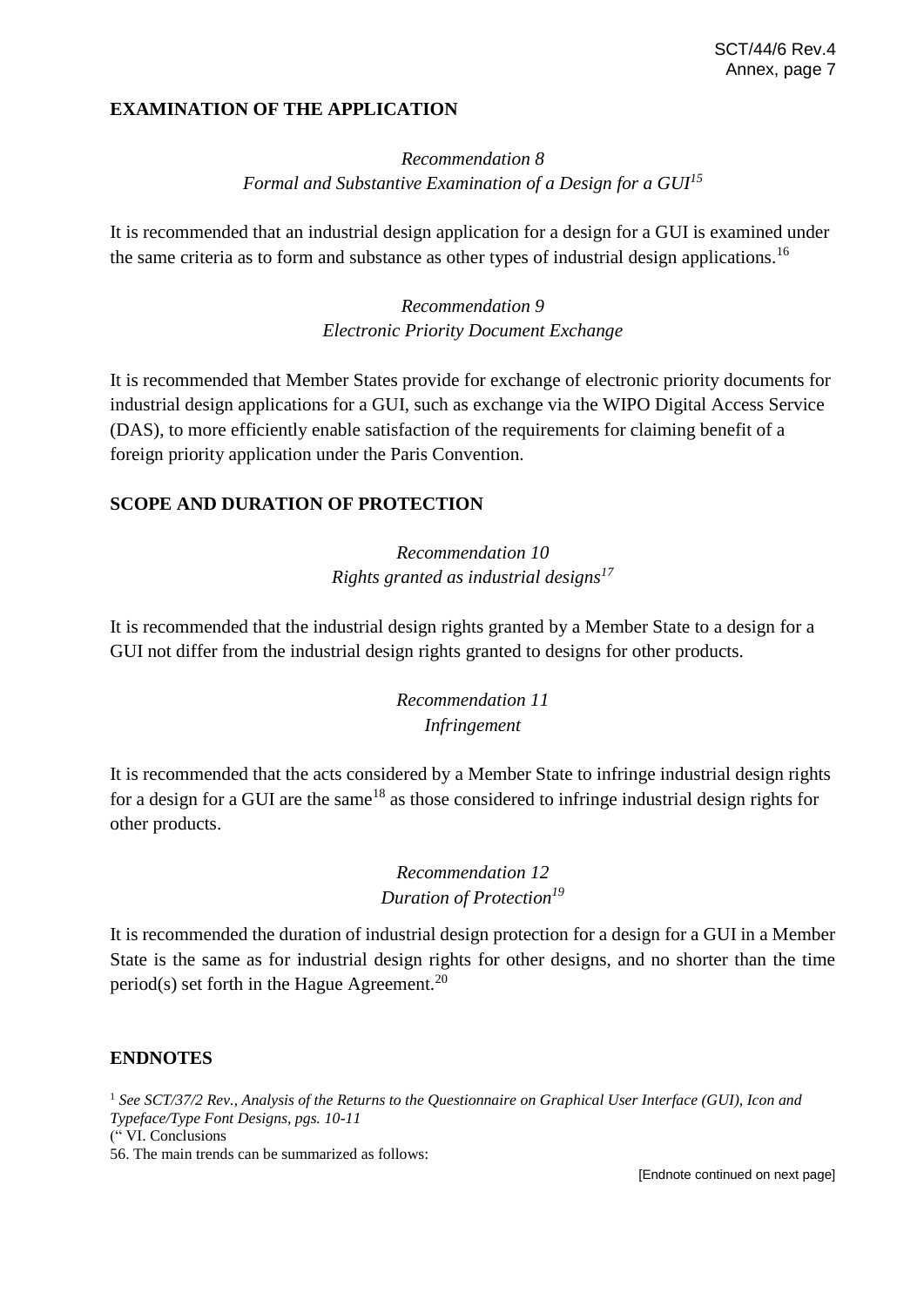[Endnote continued from previous page]

- GUIs and icons are almost unanimously protected; typeface/type font designs are also widely protected; in the vast majority of responding jurisdictions, protection is available under several laws;

- In almost all responding jurisdictions, a GUI, icon, typeface/type font design may be represented in black and white or in color photographs; drawings, including technical drawings, are also admitted in many responding jurisdictions; One third of responding jurisdictions provide for additional or special requirements applicable to a GUI and/or icon which is animated. In those jurisdictions, the requirement of series of static images showing a sequence of an animated GUI and/or icon is unanimously accepted;

- In more than two thirds of responding jurisdictions, a GUI/icon can be patented/registered *as such*;

- In most responding jurisdictions, there is no obligation to disclaim letters, numerals, words or symbols contained in a GUI and/or icon. With respect to typefaces/type fonts, they can be registered as a set in the majority of responding jurisdictions;

- Nearly all respondents indicate that the eligibility criteria for GUIs, icons or typefaces/type fonts do not differ from those applied to other industrial designs;

- In the majority of responding jurisdictions, the scope of protection of GUI, icon or typeface/type font designs is not limited by the classification of the industrial design. In more than half of responding jurisdictions, if a GUI and/or icon is protected in relation to one product, it is also protected against its use in relation to another product;

- The duration of protection of GUI, icon or typeface/type font designs is generally

the same as the duration of protection of other industrial designs.")

<sup>2</sup> The provisions concern only registered industrial design rights and do not cover or otherwise relate to unregistered design rights.

<sup>3</sup> The definition of "Graphical User Interface (GUI)" is based upon the definition set forth in the *AIPPI Summary Report, 2017 - Study Question – General, Protection of graphical user interface*, pg. 1. The term Graphical User Interface (GUI) is intended to be a broad term including but not limited to icons, menus, scroll bars, windows, transitional animations, dialog boxes, etc.

#### 4 *See SCT/37/2 Rev., Analysis of the Returns to the Questionnaire on Graphical User Interface (GUI), Icon and Typeface/Type Font Designs, pg. 4*

("Question 1 – Does your jurisdiction provide protection for: GUIs, icons, typefaces/type fonts?

8. Protection for graphical user interface (GUIs), icon and typeface/type font designs is provided in almost all jurisdictions that responded to the questionnaire (hereinafter referred to as "responding jurisdictions"). Protection is provided for GUIs and icons in 95 per cent of the returns; protection is provided for typefaces/type fonts in 87 per cent of the returns.")

<sup>5</sup> *See SCT/37/2 Rev., Analysis of the Returns to the Questionnaire on Graphical User Interface (GUI), Icon and Typeface/Type Font Designs, pg. 8*

("Question 10 – Is a GUI and/or icon excluded from protection if it appears only temporarily when a program is loaded? 38. More than two-thirds of the respondents do not exclude a GUI and/or icon from protection if it appears only temporarily when a program is loaded (69 per cent of the returns in respect of GUIs and icons).

39. Two NGOs advocate that protection for GUIs and icons should not be excluded if the

GUI/icon appears only temporarily when a program is loaded. If the duration of appearance

of the GUI or icon is not so short that the eye cannot perceive it consciously, then the criteria of visibility should be met.")

<sup>6</sup> For greater clarity, sufficiency of disclosure requirements regarding the visual characteristics of the design itself in the Party still would not be affected.")

#### <sup>7</sup> *See SCT/37/2 Rev., Analysis of the Returns to the Questionnaire on Graphical User Interface (GUI), Icon and Typeface/Type Font Designs, pg. 6*

("Question 4 – How may a GUI, icon, typeface/type font be represented in an application for a design patent/industrial design registration in your jurisdiction?

21. GUIs, icons and typeface/type fonts may be represented in the vast majority of responding jurisdictions as follows: – Black and white photographs, admitted in 97 per cent of the returns for GUIs, 95 per cent of the returns for icons, and 92 per cent of the returns for typefaces/type fonts;

– Color photographs, admitted in 95 per cent of the returns for GUIs, 93.75 per cent of the returns for icons, and 90 per cent of the returns for typefaces/type fonts;

– Drawings, including technical drawings, admitted in 65 per cent of the returns for GUIs, in 67 per cent of the returns for icons, and in 61.5 per cent of the returns for typefaces/type fonts. Technical drawings are not accepted in 18 jurisdictions.")

8 "Other graphic representation" is used as a very broad term that includes drawings performed by humans or composed on or using computers (CAD) and/or other tools.

<sup>9</sup> For greater clarity, Member States may require applicants to avoid mixing formats of representation, such as combining color and black and white photographs or combining line drawings and photographs, at their discretion. In some jurisdictions it is believed doing makes it difficult for applicants to accurately provide a proper and full depiction of the visual characteristics of the design.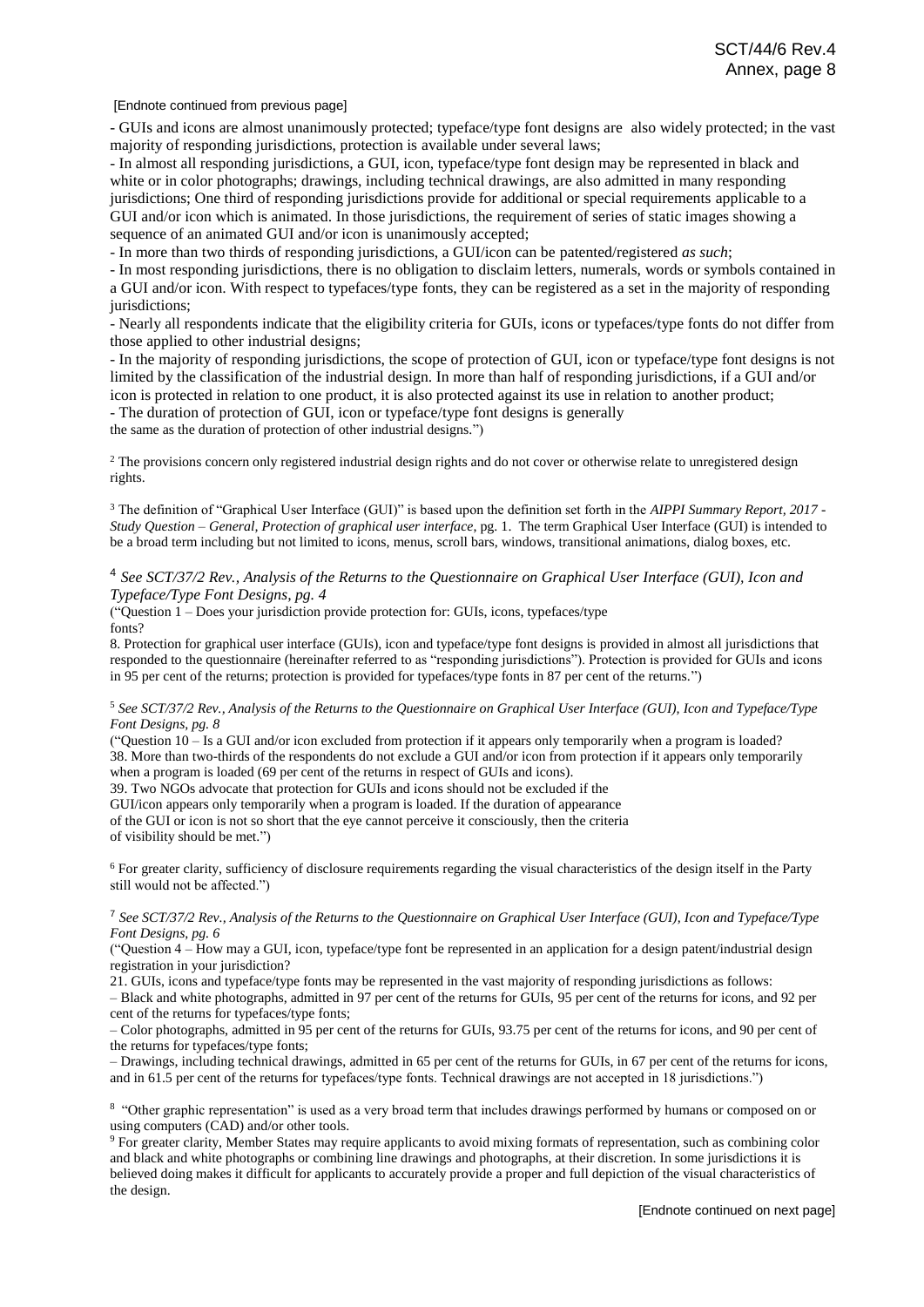#### [Endnote continued from previous page]

 $10$  While industrial designs may be considered to be designs  $for$  a product, it is recommended that the applicant be able to claim</u> the design without having to claim the product itself as part of the design. In considering a design for a GUI, issues can arise when applicants are required as a prerequisite for protection to claim the specific or entire product. For example, the scope of the protection can be significantly limited and proper creatorship/inventorship can become an issue if the applicant has not invented/created the underlying device the GUI is claimed with. Additionally, applicants may also be forced to file multiple applications for the exact same design for a GUI in order to acquire effective protection if the design is utilized in a variety of products or environments.

<sup>11</sup> *See SCT/37/2 Rev., Analysis of the Returns to the Questionnaire on Graphical User Interface (GUI), Icon and Typeface/Type Font Designs, pg. 7*

("Question 7 – Can a GUI and/or icon be patented/registered as such (i.e., independently of the product that incorporates it or in relation to which it is to be used, e.g., smartphone, tablet computer, computer screen)?

31. GUIs can be patented/registered as such in 69 per cent of responding jurisdictions. Icons can be patented/registered as such in 67 per cent of responding jurisdictions.

32. One NGO considers that protection for a GUI, icon or font should not be dependent on the product that incorporates it.")

<sup>12</sup> *See SCT/37/2 Rev., Analysis of the Returns to the Questionnaire on Graphical User Interface (GUI), Icon and Typeface/Type Font Designs, pg. 6*

("Question 5 – Are additional or special requirements applicable to a GUI and/or icon which is animated (moving images design, transformation, transition, change of colors, or any other animation)?

27. There is almost a balance between those responding jurisdictions which have such additional or special requirements (33 per cent of the returns in respect of GUIs and 31.25 per cent of the returns in respect of icons) and those which do not (37.5 per cent of the returns in respect of GUIs and 39 per cent of the returns in respect of icons).

28. One NGO advocates that no additional requirements be applicable for GUIs, icons (or fonts) that are animated.")

<sup>13</sup> *See SCT/37/2 Rev., Analysis of the Returns to the Questionnaire on Graphical User Interface (GUI), Icon and Typeface/Type Font Designs, pg. 7*

("Question  $6 -$  What are the additional or special requirements applicable to a GUI and/or icon which is animated?

29. Among those responding jurisdictions requiring additional or special requirements for animated GUIs and/or icons, series of static images showing a sequence of an animated GUI and/or icon are unanimously accepted (100 per cent of the returns). In over one third of the respondents, this is the only additional or special requirement for animated GUIs and/or icons (42 per cent of the returns in respect of GUIs and 43 per cent of the returns in respect

of icons).

30. Other additional or special requirements for animated GUIs and/or icons are the following:

– a description (in 48 per cent of the returns in respect of GUIs and 47 per cent of the returns in respect of icons),

– a statement of novelty (in 19 per cent of the returns in respect of GUIs and 20 per cent of the returns in respect of icons).")

<sup>14</sup> Illustrative examples of online application filing systems would include ARIPO's online filing

[http://eservice.aripo.org/pmi/PMIMain.do,](http://eservice.aripo.org/pmi/PMIMain.do) EUIPO's online registration for the European Registered Community Design, the USPTO's EFSweb https://www.uspto.gov/patents-application-process/applying-online/about-efs-web , and the Hague Systems eHague system https://www.wipo.int/hague/en/e-filing.html.

Illustrative examples of databases of registered designs includes the WIPO Global Design Database [https://www.wipo.int/reference/en/designdb/,](https://www.wipo.int/reference/en/designdb/) the EUIPO's Designview databas[e https://www.tmdn.org/tmdsview](https://www.tmdn.org/tmdsview-web/welcome#/dsview)[web/welcome#/dsview,](https://www.tmdn.org/tmdsview-web/welcome#/dsview) the USPTO's PAIR<https://portal.uspto.gov/pair/PublicPair> and ARIPO's database search system http://eservice.aripo.org/pdl/pqs/quickSearchScreen.do.

<sup>15</sup> *See SCT/37/2 Rev., Analysis of the Returns to the Questionnaire on Graphical User Interface (GUI), Icon and Typeface/Type Font Designs, pg. 9*

("Question 14 – Are the eligibility criteria for GUIs, icons or typefaces/type fonts different from those applied to other industrial designs?

47. Nearly all respondents (97 per cent of the returns in respect of GUIs, 98 per cent of the returns in respect of icons, and 86.5 per cent of the returns in respect of typefaces/type fonts) indicate that the eligibility criteria for GUIs, icons or typefaces/type fonts do not differ from those applied to other industrial designs.")

<sup>16</sup> It is noted that some jurisdictions only perform formalities reviews of industrial design applications while others perform formalities and substantive review of industrial design applications. This provision is drafted to accommodate any of these types of systems.

<sup>17</sup> *See id. (See Endnote 14 above)*

<sup>18</sup> In considering the same acts, the characteristics of a design for a GUI referred to in Recommendation 2 should be taken into account.

<sup>19</sup> *See SCT/37/2 Rev., Analysis of the Returns to the Questionnaire on Graphical User Interface (GUI), Icon and Typeface/Type Font Designs, pg. 10*